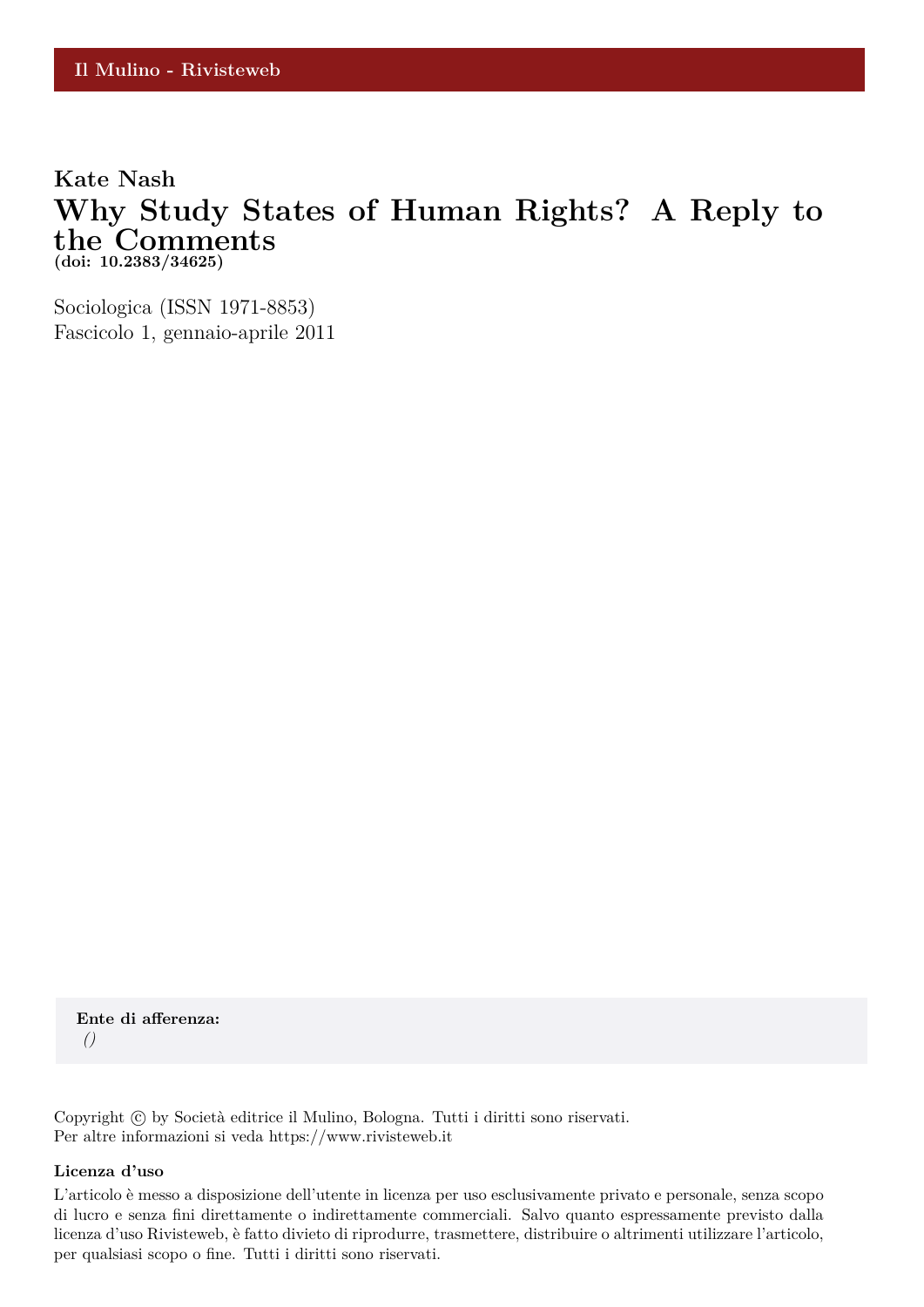# Why Study States of Human Rights? A Reply to the Comments *by* Kate Nash

doi: 10.2383/34625

What a great opportunity the editors of *Sociologica* provide for discussing contemporary sociological questions and how to address them! And in the case of the respondents to "States of Human Rights" what a rich set of ideas and questions they propose. It is an honour to think with them on the topic of human rights, which is increasingly coming to be seen as central to the tasks of sociology, as their significance grows in the world. As Procacci and Steinmetz both note, the paper represents an attempt to go beyond ideas of "post-national," "transnational," or "cosmopolitan" that have been so popular in the discipline in recent times and that are so often tied to assumptions about historical progress. On the other hand, I very much appreciate Steinmetz's comment that the essay questions some of these assumptions without "countering this wishful thinking with bloody-minded, amoral realism." It is impossible to be normatively neutral in studying human rights. I like Levy's view that in studying human rights optimism is "intellectually more challenging." As sociologists after Marxism and feminism we find it very easy to critique concepts of rights; what is much more difficult is to find the right tools to study what rights do, and can do, in practice. I am unashamedly sympathetic to ideals of human rights, which I take to be the outline of global social democracy; and I think "armchair" critique is disrespectful to the many people today who put their political energies into trying to make rights work. No doubt those sympathies make me an optimist in a certain sense. On the other hand, when we think about states as the addressee of human rights claims (rather than, for example, focussing on mobilisations to gain rights, which are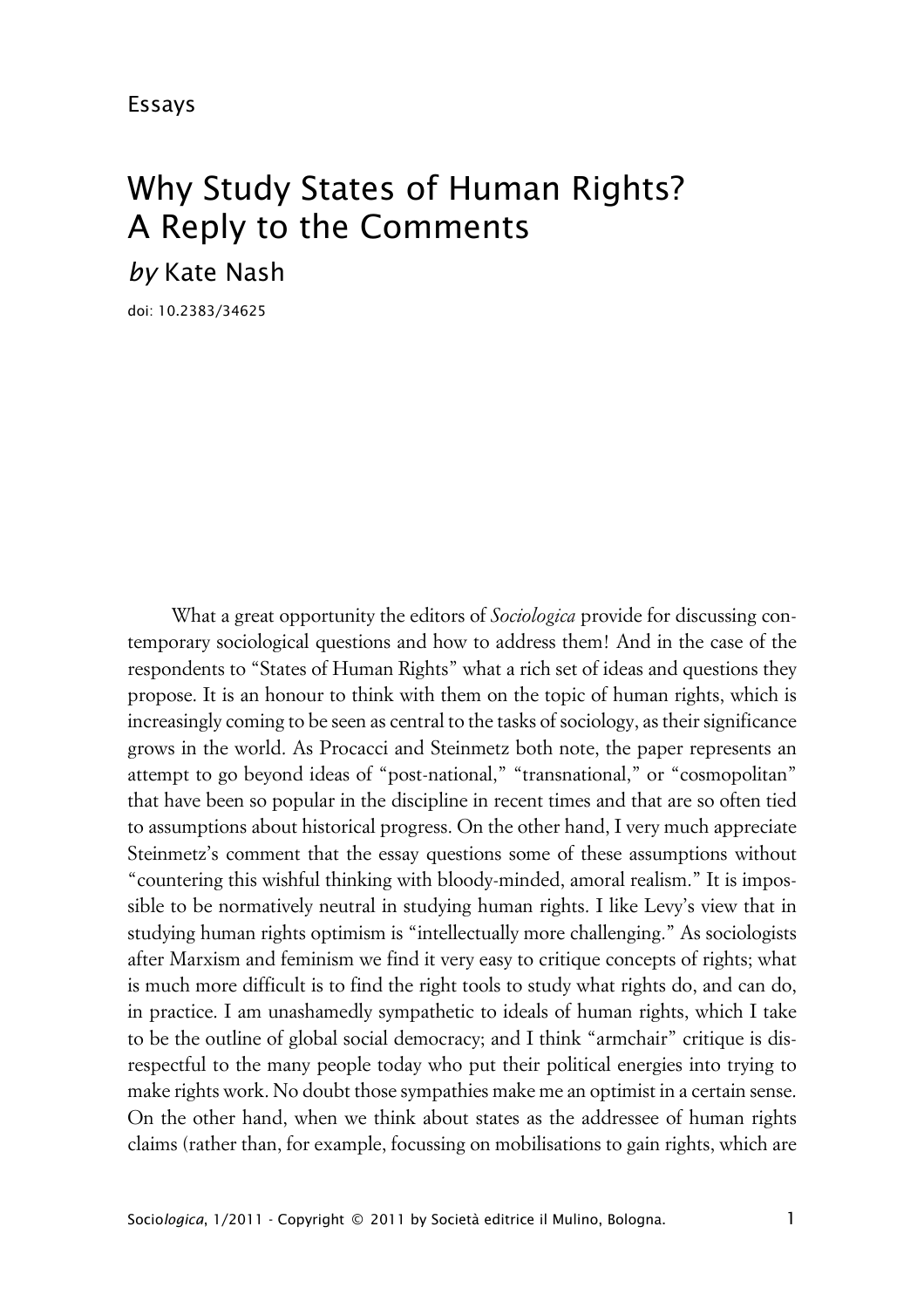inherently hopeful), the obstacles to realising these ideals seem overwhelming. There is something about studying human rights as a sociologist that seems to require us to give an account of where we stand politically and morally. Somewhere between "interested optimism" and "amoral realism" may be as satisfactory an account as we can give.

Taking each topic in turn, then, I'll begin with the question of the relationship between citizenship and human rights raised by Turner and Procacci. There is much I agree with in what they say. Turner suggests that in the debate over whether and how citizenship rights are exclusionary, "human rights" is not a more inclusive response to their limitations. He argues that human rights are themselves limited with respect to what underpins citizenship: while citizenship ultimately rests on obligations (historically of military service, work, and motherhood as well as paying taxes and voting), there are no clear duties to which human rights are correlated; and, unlike citizenship, which is guaranteed through the national state, there is no agency for enforcing human rights claims. For Procacci, the main problem is that human rights are individualist in comparison with citizenship; without a basis in political community, it is unclear how human rights-claimants can build solidarity. But the problem with these objections is that they posit an ideal-type of citizenship which seems no longer to be viable in many respects. It is in question in Northwestern states generally with the rise of "turbo-capitalism," the increase in precarity, and the erosion of socio-economic rights; the use of exceptionalism in response to heightened fears about security and the erosion of civil rights; and increased migration (in Europe) and diverse multiculturalism, which lead to new issues concerning the rights of non-citizens as well as around cultural rights. Above all, as the excellent book to which Turner refers on citizenship in Africa so ably demonstrates, "citizenship" as such simply has not worked to secure routine rights for most people in most countries in the world [Manby 2009].

I take it that the rise in significance in human rights is global, though it takes different forms in different parts of the world. In general, the politics of human rights involves attempts to build *transnational solidarity*, to link NGOs, IGOs, and representatives of other states in order to build pressure from within and without that might shame and persuade state elites to grant basic rights [Keck and Sikkink 1998; Risse *et al*. 1999]. In many cases, these are basic civil rights to freedom of association, expression, life, and liberty that most citizens in juridical states take for granted. It is true that currently in Northwestern states it is predominantly non-citizens who are identified with uses of human rights because basic rights have historically been won through struggles over citizenship. But this may be the exception rather than the rule, and it may be changing. Efforts to secure human rights by means of transnational solidarity make sense precisely because, in signing and ratifying international human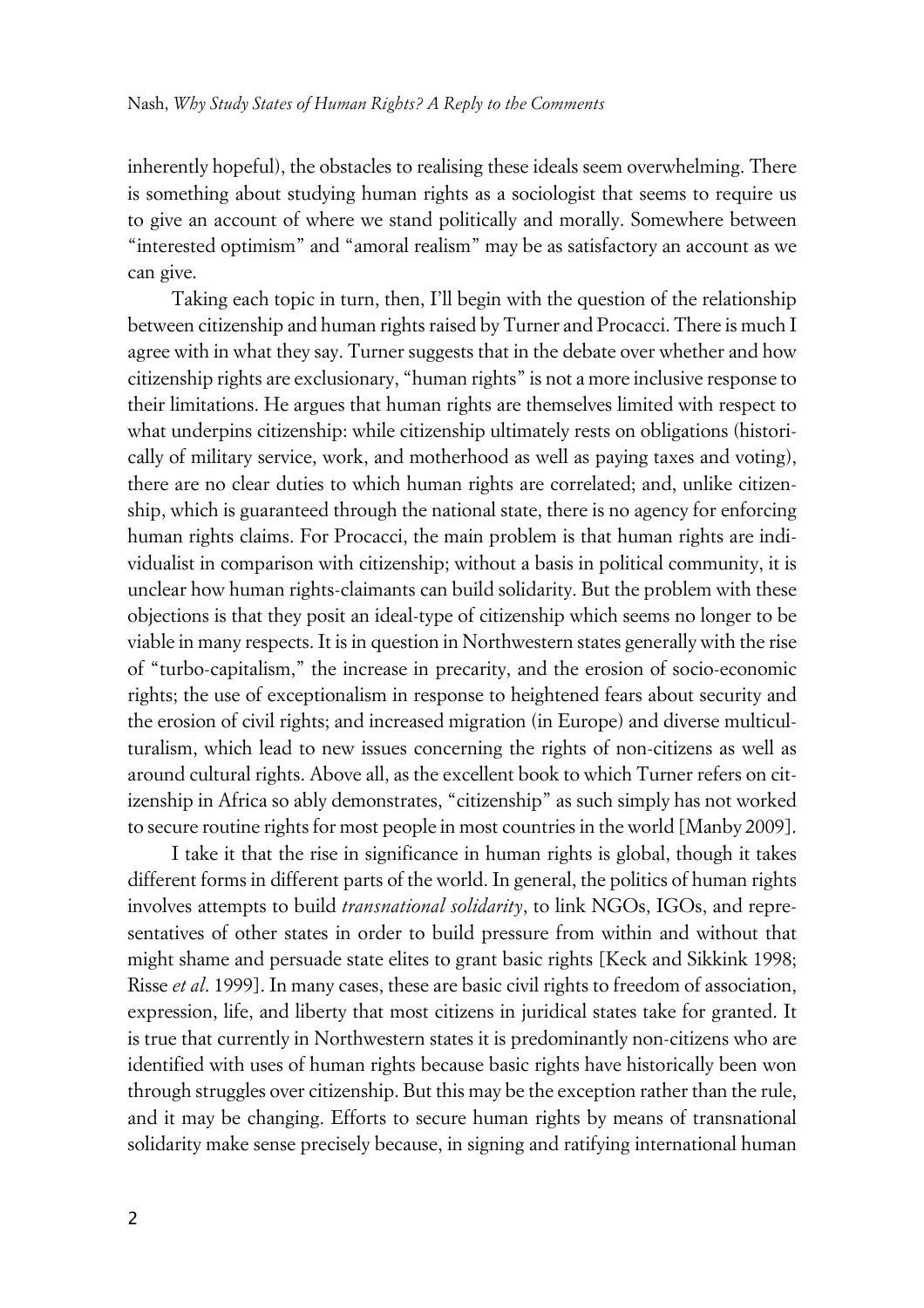rights agreements, and even more thoroughly when those agreements are incorporated into national law, states do now have obligations to guarantee rights for citizens and non-citizens within their territories. Those obligations are clear, precise, and are increasingly judged in national and international courts. There are of course frequent examples from the Europe Court of Human Rights, concerning both citizens and non-citizens [Dembour 2006], as well as from national courts in Europe that uphold the European Convention on Human Rights [Morris 2010; Nash 2009a]. Examples are much rarer in the US, but we might consider here the controversial judgement of the Supreme Court in Roper *vs.* Simmons, which decided that it should be guided by world opinion and abolish capital punishment for juveniles with learning difficulties [Roper *vs.* Simmons 2005]. In Somers's analysis of the aftermath of Hurricane Katrina, cited by Turner, she argues that human rights are increasingly being used in the US to bring the state to account for neglecting the poorest and most marginal *citizens* [Somers 2008]. Outside Northwestern states, Risse and his colleagues have carefully charted the success of transnational campaigns against state killing throughout Latin America, Asia, and Africa of which the campaign against apartheid in South Africa is just the best known example [Risse *et al*. 1999]. In all these cases, citizenship rights are included *within* human rights, which do not "abolish" the distinction between citizens and non-citizens as such. I absolutely agree that citizenship remains hugely important to enjoying rights, though it is important to note that they do so in conjunction with access to economic resources and status [Nash 2009b]. I like very much how Procacci puts it: it is tensions *between* citizenship and human rights that animate democratic politics.

I also agree with Procacci that it is more difficult to build transnational solidarity to put pressure on states than to work with existing sentiments of national solidarity [see Tarrow 2001]. Indeed, in my comparison of the US and UK, I was surprised to find that human rights activists sometimes try to mobilise "national pride" rather than high principles of universality precisely to gain popular support [Nash 2009a]. On the other hand, the enormous growth of local and international human rights NGOs is testimony to the hope and energy with which attempts at transnational solidarity are invested. And they are directly linked to changes in states, which are becoming "stretched" across borders in networks of government regulators, bureaucrats, judges, and legislators who meet and communicate regularly with their counterparts in other states, both inside and outside formally constituted IGOs like the UN and the EU [Sassen 2006; Slaughter 2004].

However, debate over different forms of the state in relation to projects to secure human rights has been limited, practically non-existent in any discipline. In sociology the little discussion of the state in relation to human rights that has taken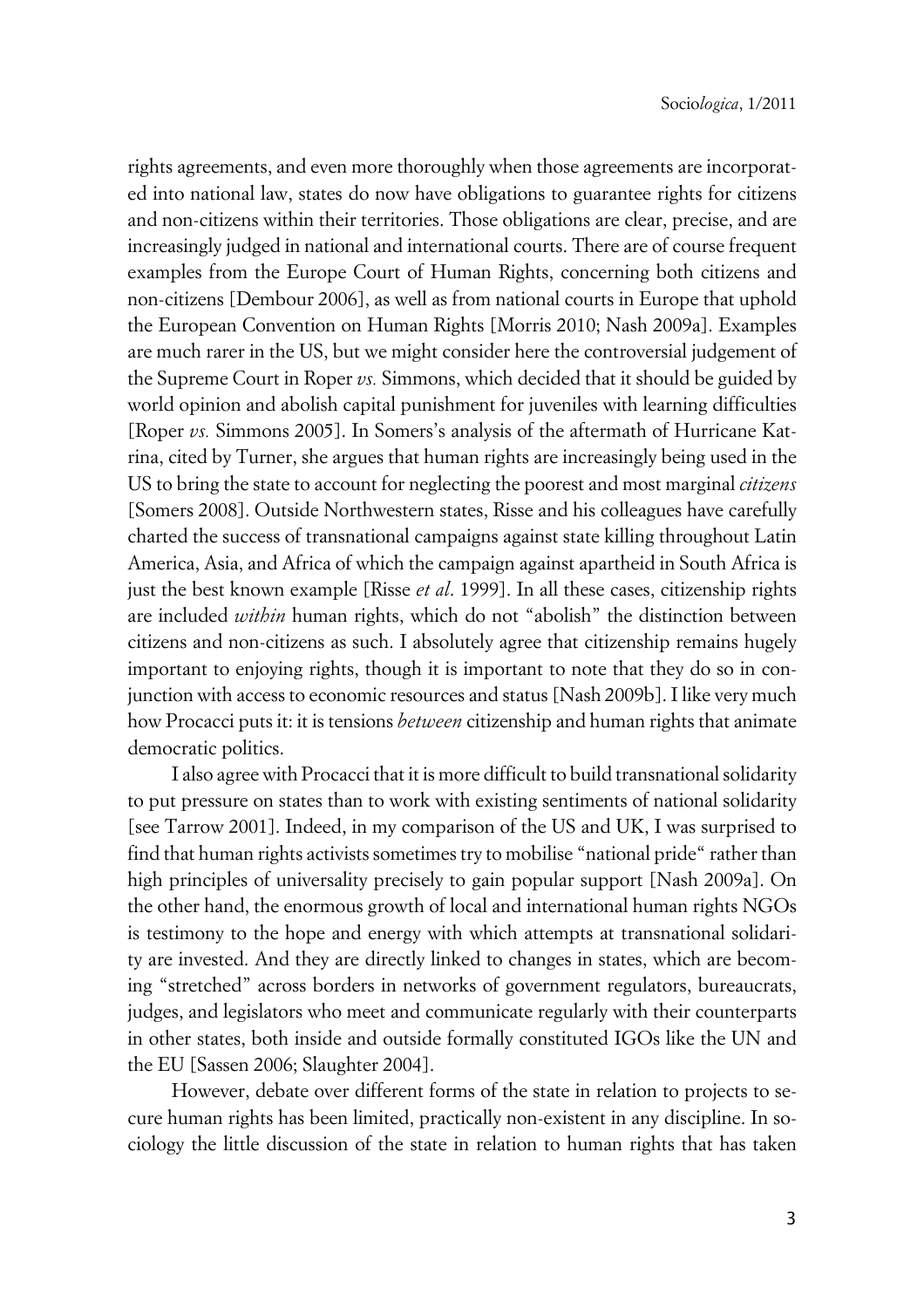place has mostly followed the terms of international human rights law, focussing on "sovereignty." It is in part dissatisfaction with the terms of this debate, to which I have myself contributed, that inspired this article. In *The Cultural Politics of Human Rights* I looked at how the conditions within which sovereignty – as the ultimate authority within a state to "have the last word" – is transformed by discourses of human rights mobilised by activists and in the media in the US and UK, sometimes but not always backed by the force of law. It is on the occasions on which international human rights law as such does make a difference to how a government acts, which are not so rare inside Europe with its well-developed "supranational" system of human rights, and very much rarer outside Europe, that I would agree with Levy that "Westphalia is cosmopolitanised." But I now think that the terms of the debate over sovereignty are too limited. The problem is that it does not question assumptions about what states *are* that are so widely shared in thinking about human rights. The ideal of the cosmopolitan state, developed implicitly by activists and explicitly by cosmopolitan political theorists, in which officials accept that legitimacy now depends on conformity to international human rights norms, presupposes an already existing juridical state constrained by law and bureaucratically administered. From the juridical state to the cosmopolitan state it is a relatively short journey, at least conceptually.

In contrast, once we consider how states have developed differently historically, including how state elites use resources (including sovereignty itself) strategically in relation to other states, it is evident that far more than legal reform is required to secure human rights. What is needed is nothing less than a complete restructuringof the social relationships in which such states are embedded if they are to come anywhere close to respecting international human rights law. Rather than entering into speculation and predictions about the future development of cosmopolitan states, which is what is implied in debates over whether and how *sovereignty* is transformed by human rights norms, we must look much more carefully at state *autonomy*, at the form of actually existing states and at what would be required to make them into states that would routinely guarantee, rather than routinely violate, human rights.

This brings me to Turner's question concerning legitimacy. Looking back at my paper, I am rather surprised to see that I have used this term, which I generally do not find very helpful. Turner has correctly noted that I use it tautologically, to mean the same as legality. Consulting scholars of Weber, I find that this may not be so foolish. On the one hand, Weber's definition of legal-rational legitimacy seems to be deliberately circular: laws are legitimate if they have been enacted correctly, and their enactment is legitimate if it follows the procedures laid out in legal norms [Weber 1970: 294; discussed in Turner 1984, 357-359]. Weber does see legitimacy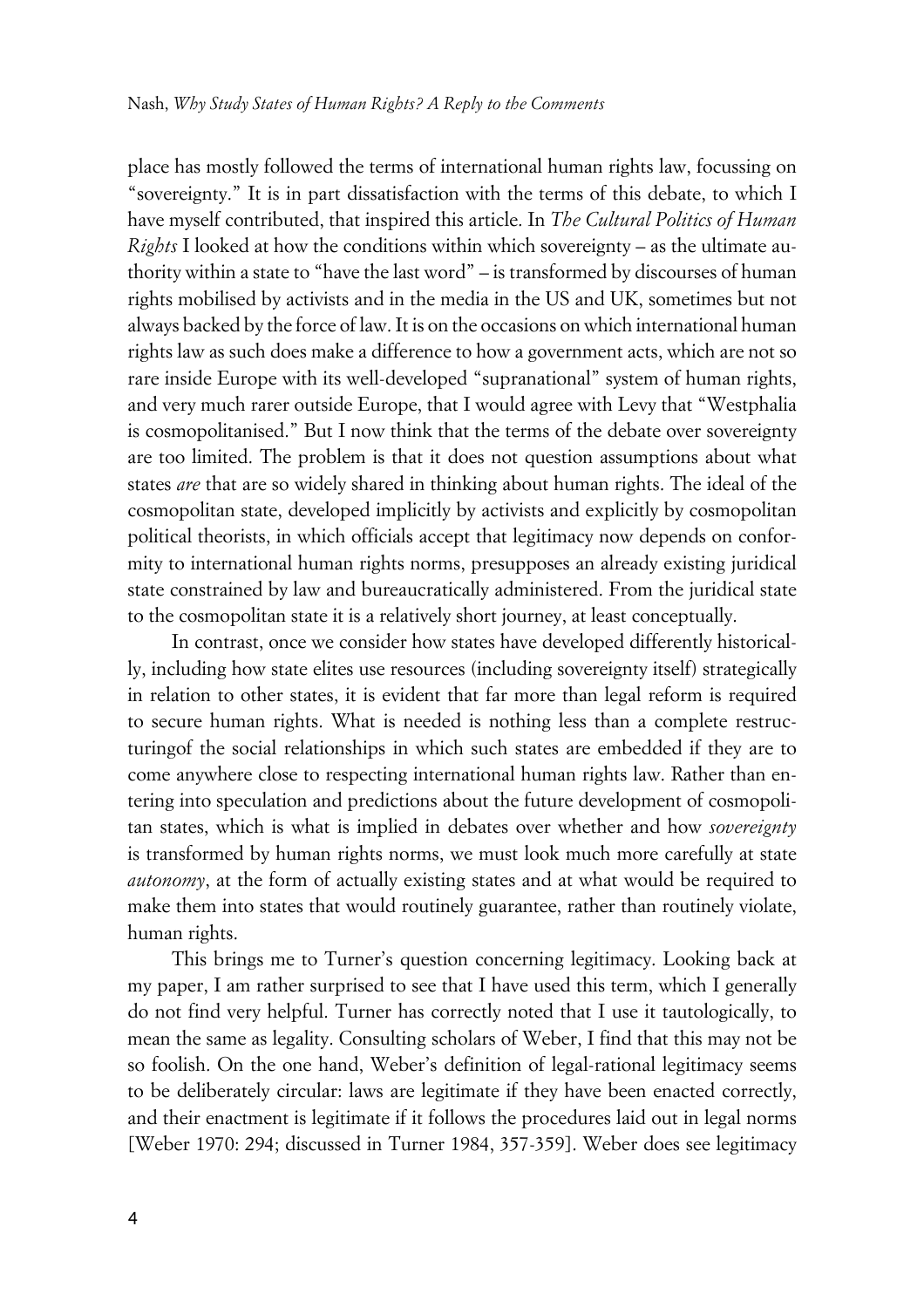as linked to belief and action: action may be grounded by "belief in the existence of a legitimate order" [Weber 1978, 31; discussed in Albrow 1990, 161-165]. But belief in a legitimate order is a separate issue from how the state legitimates itself, and from how people orient their action towards a particular state. In general I have not found the concept of "legitimacy" helpful to think about how and why states comply with or reject human rights: it is too monolithic, suggesting that international human rights are adopted or rejected wholesale when in fact such progress as is being made is piecemeal; and too uniform, when such successes as have been achieved have depended on a range of justifications, and invariably involve conflict with others over what the law should be in substantive not just formal terms. I prefer to think of human rights as defined through struggles between actors with different kinds of institutional authority (e.g. journalists, politicians, judges, activists) and modes of justification in a human rights field [Nash 2009a]. In "States of Human Rights," I have followed Weber's formalism in using "legitimacy" and "legality" interchangeably to denote rational-legal, bureaucratic procedures: following procedures is how the juridical state legitimates *itself*. I do not see any theoretical difficulty with using "legitimacy" in this way, though I agree with Turner that this usage does seem to beg questions. Is legitimation enough to convince people of a state's legitimacy? And does simply following procedures make a state legitimate?

It is for this reason that Turner prefers to separate "legitimacy" and "legality," to raise questions about whether a particular legal-rational order of domination (i.e. a particular state) has widespread popular consent. In the case of Singapore, we are not dealing with a juridical state: is it based on a different principle of legitimacy from that of rational-legality? Singapore is a very important example in terms of human rights, not least because China is modelling itself on the "Asian Tigers." I prefer to think of them as "developmental states." According to Castells's definition, "A state is developmental when it establishes as its principle of legitimacy its ability to promote and sustain development, understanding development as combining steady high rates of economic growth and structural change in the productive system, both domestically and in relation to the international economy" [Castells 2000: 283]. Rather than being built on neutral, procedural bureaucracies, developmental states are "technocracies": the government has a clear sense of the direction they intend development to take, and uses technical knowledge and the instruments of the state consistently to maintain it. And rather than being subject to the rule *of* law, the officials of developmental states rule *by* law, using it as an instrument to enforce control rather than recognising it as protecting challenges to state power.

China certainly seems to fit the ideal-type of the "developmental state" in terms of its policies on human rights, which Chinese officials represent as demonstrating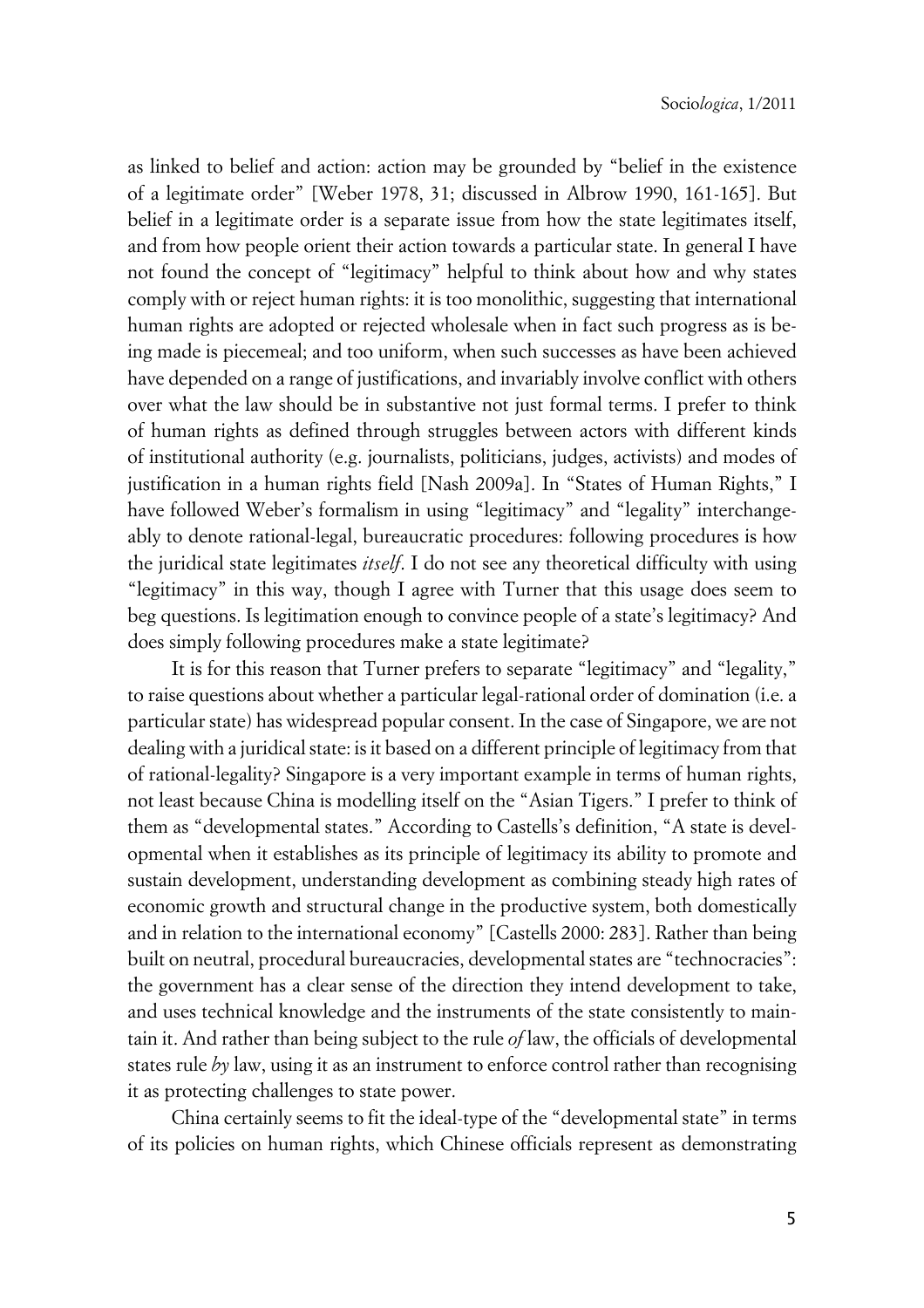an alternative model to that of the West. Although China is a signatory to the major UN human rights treaties, in the White Papers that are published each year officials insist that China will set its own human rights standards, defending the developmental model that privileges social and economic benefits over abstract freedoms, whilst attacking Western states for hypocrisy, racism, and imperialist intentions against China. In terms of foreign policy, China insists on the value of sovereignty and not interfering in the affairs of other peoples. It is on these grounds that officials defend the fact that they put no conditions on aid or investment in development projects: they represent themselves as respecting sovereignty, and as against imperialism [Rotberg 2008]. Both internally and externally, then, Chinese authorities promote social and economic rights over civil and political rights in ways that fit very well with the principles of legitimation of the developmental state [see Nash forth.].

I very much welcome the opportunity for discussion of all these issues, which are important to the emerging sociology of human rights, and I hope our exchanges will inspire wider debate on "states of human rights." As Steinmetz notes, sociologists of human rights have not taken states, empires, and the unequal and exploitative terms of geo-politics as seriously as we must if we are to make any real contribution to their study. And this is especially odd in so far as thinking about political processes of state formation have been integral to the development of the discipline. If theorists of globalization in the 1990s have been proved wrong, and we now agree that the state is not "in decline," and if securing human rights is only possible through states, it becomes imperative to look into their possibilities and limitations to gain a real understanding of how it is that alongside the exponential growth in mobilisations around human rights, their continuing and widespread violation is what is most striking in the world today.

*I would like to thank Benoit Challand and Alan Scott for helpful comments on the article "States of Human Rights," and Betrand Badie, Stefan Kipfer, Patrick Le Gales, and Karen Wirsig for discussion on an earlier paper on this topic which I presented as the "Leçon Inaugural" for the Vincent Wright Chair, Sciences Po, Paris in 2010.*

### **References**

Albrow, M.

1990 *Max's Weber's Construction of Social Theory*. Basingstoke: Macmillan.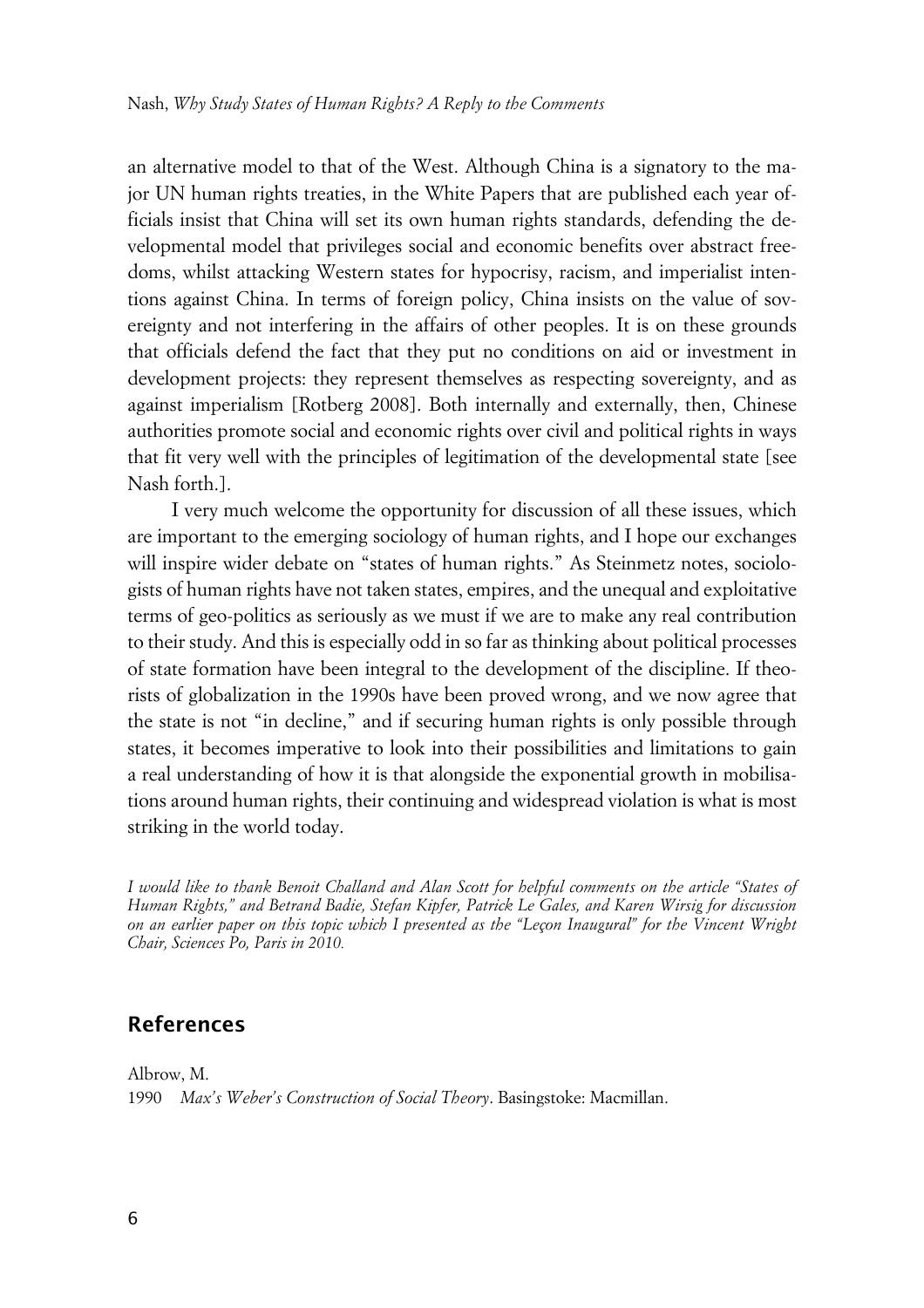#### Castells, M.

2000 *End of Millennium*. Oxford: Blackwell.

Dembour, M.

- 2006 *Who Believes in Human Rights? Reflections on the European Convention*. Cambridge: Cambridge University Press.
- Gerth, H., and Mills, C.W. (ed.)
- 1946 *From Max Weber: Essays in Sociology*. Oxford-New York: Oxford University Press.
- Keck, M., and Sikkink, K.
- 1998 *Activists beyond Borders: Advocacy Networks in International Politics*. Ithaca: Cornell University Press.
- London: Routledge-Cavendish.

Nash, K.

- 2009a *The Cultural Politics of Human Rights: Comparing the US and UK*. Cambridge: Cambridge University Press.
- 2009b "Between citizenship and human rights." *Sociology* 43.
- Forth. *The Political Sociology of Human Rights*. Cambridge: Cambridge University Press.
- Risse, T., Ropp, S., and Sikkink, K.
- 1999 *The Power of Human Rights: International Norms and Domestic Change*. Cambridge: Cambridge University Press.
- Rotberg, R. (ed.)

2008 *China Into Africa: Trade, Aid and Influence*. Washington: Brookings Institute.

Sassen, S.

2006 *Territory, Authority, Rights.* Princeton: Princeton University Press.

Somers, M.

2008 *Genealogies of Citizenship: Markets, Statelessness, and the Right to Have Rights.* Cambridge: Cambridge University Press.

Slaughter, A.-M.

2004 *A New World Order*. Princeton: Princeton University Press.

Tarrow, S.

2001 "Transnational Politics: Contention and Institutions in International Politics." *Annual Review of Political Science* 4: 1-20.

Turner, S.

1984 *Max Weber and the Dispute over Reason and Value.* London: Routledge & Kegan Paul.

Weber, M.

1978 *Economy and Society*, vol. 1. Berkeley: University of California Press.